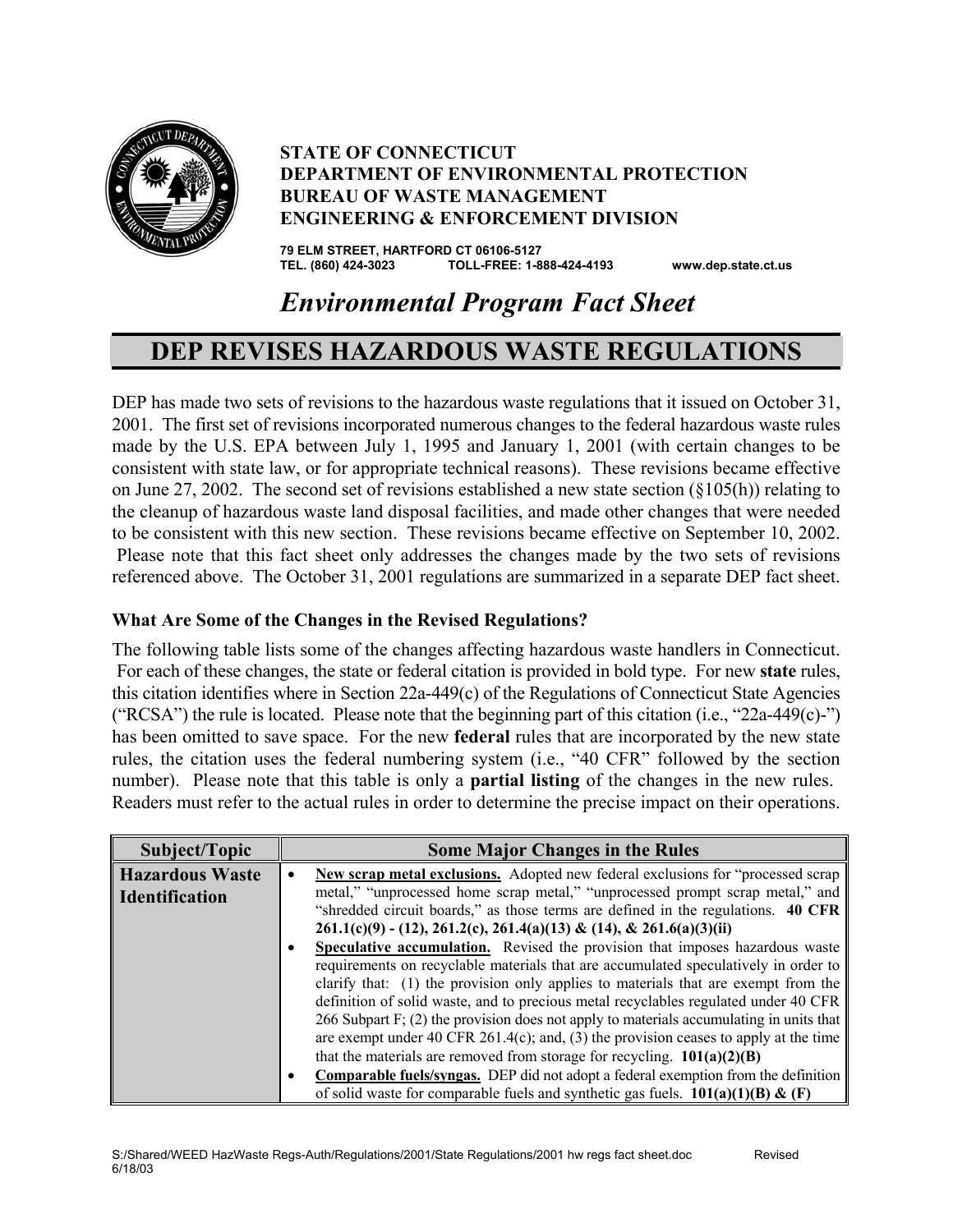| Subject/Topic          | <b>Some Major Changes in the Rules</b>                                                                                                                                     |
|------------------------|----------------------------------------------------------------------------------------------------------------------------------------------------------------------------|
| <b>Hazardous Waste</b> | New listed wastes. Adopted federal rules adding several new listed hazardous wastes<br>$\bullet$                                                                           |
| <b>Identification</b>  | $(K169 - K172, K174, and K175)$ , along with some exemptions from the definition of                                                                                        |
| (Cont.)                | solid waste that were associated with these new wastes. 40 CFR 261.3(a)(2)(iv)(C),                                                                                         |
|                        | $261.3(c)(2)(ii)(B)$ & (E), $261.4(a)(12)$ ,<br>(a)(18), & (a)(19), 261.4(b)(15),                                                                                          |
|                        | 261.6(a)(3)(iv), 261.31(a) (waste code F037), 261.32, 261 Appendix VII,                                                                                                    |
|                        | 266.100(c)(3), 268.35, 268.40; 101(a)(2)(EE), (GG), (HH), 106(d), 108(a)(2)(V),                                                                                            |
|                        | $108(a)(2)(BB)$ , $108(a)(2)(DD)$                                                                                                                                          |
|                        | Kraft mills. Adopted a federal exemption from the definition of solid waste for                                                                                            |
|                        | condensates derived from the overhead gases from kraft mill steam strippers that are                                                                                       |
|                        | used to comply with Clean Air Act regulations, and that are burned at the mill                                                                                             |
|                        | generating the condensates. 40 CFR 261.4(a)(15); $101(a)(2)(J)$                                                                                                            |
|                        | Wood preserving. Adopted federal changes to the exemption from the definition of<br>٠                                                                                      |
|                        | solid waste for wood preserving solutions and wastewaters. 40 CFR 261.4(a)(9)(iii)                                                                                         |
|                        | Mineral processing. Adopted a federal change to the definition of solid waste that<br>$\bullet$                                                                            |
|                        | excludes mineral processing wastes which are recycled and meet certain management                                                                                          |
|                        | standards. 40 CFR 261.2(c)(3), 261.3(a)(2)(i), & 261.4(a)(17); 101(a)(2)(K), (L),                                                                                          |
|                        | $(M)$ , $\&$ $(N)$ Also adopted changes to the federal "Bevill" exclusions concerning<br>residues derived from the co-processing of mineral processing secondary materials |
|                        | with normal ore/mineral feedstocks. 40 CFR 261.4(b)(7)(iii)                                                                                                                |
| <b>Small Quantity</b>  | Generator closure. SQGs must perform generator closure within the timeframes<br>$\bullet$                                                                                  |
|                        | specified in 40 CFR 265.113(a) – (c). 102(c)                                                                                                                               |
| <b>Generators</b>      | <b>Biennial reports.</b> SQGs are no longer required to file biennial reports, although they<br>$\bullet$                                                                  |
| (SQGs)                 | must retain any past reports for at least three years. 102(a)(2)(EE)                                                                                                       |
| <b>Large Quantity</b>  | Air emissions. Adopted federal regulations that control organic air emissions from<br>$\bullet$                                                                            |
| <b>Generators</b>      | certain tanks, containers, and surface impoundments (i.e., 40 CFR 265, subpart CC).                                                                                        |
|                        | These regulations apply to large quantity generators storing hazardous waste in tanks                                                                                      |
| (LQGs)                 | or containers for less than 90 days. For more information on these regulations, see the                                                                                    |
|                        | section below entitled "Air Emissions Standards for Tanks, Containers and Surface                                                                                          |
|                        | Impoundments." 40 CFR 262.34(a)(1)(i) & (ii), 40 CFR 265 subpart CC                                                                                                        |
|                        | F006 sludges. Adopted a federal rule allowing LQGs that generate F006 wastewater                                                                                           |
|                        | treatment sludges from metal finishing operations to store them for 180 days, provided                                                                                     |
|                        | they are being sent off-site for metals recovery, and provided certain other conditions                                                                                    |
|                        | are met (the rule allows 270 days if the recovery facility is more than 200 miles away).<br>40 CFR 262.34(g), (h), & (i); 102(a)(1)(B), & 102(a)(2)(D), (L) & (R) – (Z)    |
|                        | Tanks. Corrected an error in the 10/31/01 state regulations regarding LQG tank<br>٠                                                                                        |
|                        | requirements. As a result of this correction, LQGs must comply with 40 CFR 265.200,                                                                                        |
|                        | but are not required to comply with 40 CFR 265.197(c). $102(a)(2)(F)$                                                                                                      |
|                        | Generator closure. LQGs must perform generator closure within the timeframes<br>٠                                                                                          |
|                        | specified in 40 CFR 265.113(a) – (c). $102(a)(2)(K)$                                                                                                                       |
|                        | <b>Internal references moved.</b> Relocated provisions requiring LQGs to comply with 40<br>$\bullet$                                                                       |
|                        | CFR 265.111 and 265.114 (generator closure) and 40 CFR 265.17 (general                                                                                                     |
|                        | requirements for ignitable, reactive and incompatible wastes). $102(a)(2)(D) \& (K)$                                                                                       |
|                        | <b>Containment buildings.</b> LQGs that operate containment buildings must have the<br>٠                                                                                   |
|                        | required PE certification prior to operation. LQGs must retain this documentation on-                                                                                      |
|                        | site until final closure, and make it available for inspection upon request. $102(a)(2)(H)$                                                                                |
| <b>Storage</b>         | "Sufficiently impervious" defined. Added a definition for the term "sufficiently<br>$\bullet$                                                                              |
| <b>Requirements</b>    | impervious" as it is used in hazardous waste and used oil secondary containment                                                                                            |
|                        | requirements. $100(c)(31)$                                                                                                                                                 |
|                        | <b>Containment buildings.</b> Corrected a typographical error in the containment building<br>٠                                                                             |
|                        | requirements in 40 CFR 265.1100(d) (i.e., "prevent" instead of "permit").                                                                                                  |
|                        | 105(a)(2)(XXXX)                                                                                                                                                            |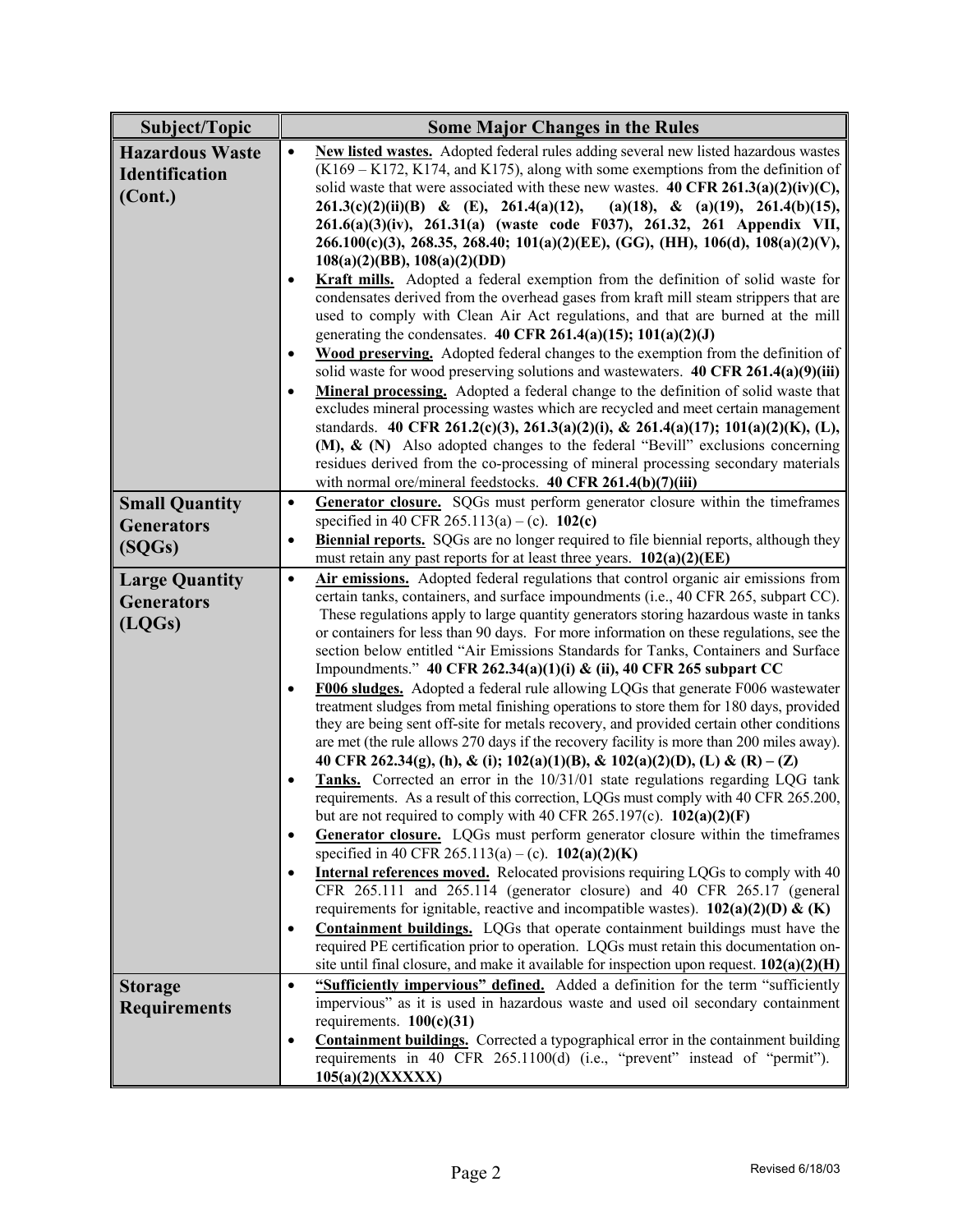| Subject/Topic             | <b>Some Major Changes in the Rules</b>                                                                                                                                          |
|---------------------------|---------------------------------------------------------------------------------------------------------------------------------------------------------------------------------|
| <b>Universal Waste</b>    | <b>Used electronics.</b> Used electronics were added as a state-only category of universal<br>$\bullet$                                                                         |
|                           | waste. Special management standards were created for large and small quantity                                                                                                   |
|                           | handlers, transporters, and destination facilities managing used electronics. $100(c)(33)$ ,                                                                                    |
|                           | $100(c)(34)$ , $101(a)(2)(BB)$ & (CC), $102(a)(2)(B)$ , $104(a)(2)(B)$ - (D), $105(a)(2)(B)$ -                                                                                  |
|                           | (D), $108(a)(2)(B) \& (C)$ , $110(a)(2)(C) - (E)$ , $113(a)(2)(A) \& (B)$ , $113(a)(2)(O)$ ,                                                                                    |
|                           | $113(a)(2)(Y)$ & $(Z)$ , $113(a)(2)(CC)$ , $113(b)$ - (f)                                                                                                                       |
|                           | Limited processing allowed for small quantity handlers of used electronics. Small                                                                                               |
|                           | quantity handlers of used electronics may perform certain disassembly or de-                                                                                                    |
|                           | manufacturing activities without triggering destination facility or permitting                                                                                                  |
|                           | requirements, as long as they do not shred, crush, or otherwise treat the waste, or break                                                                                       |
|                           | the cathode ray tubes. However, large quantity handlers may not perform these                                                                                                   |
|                           | activities without a permit. $100(c)(12)$ , $113(a)(2)(E)$ , $113(c)(1)(D)$ , $113(d)(1)(D)$                                                                                    |
|                           | Status of inadvertent breakage. Clarified that when there is inadvertent breakage of                                                                                            |
|                           | small quantities of universal waste (including during transportation), the waste may                                                                                            |
|                           | continue to be managed as a universal waste, and does not have to be managed under                                                                                              |
|                           | hazardous waste requirements. $113(a)(2)(K)$ & (V)                                                                                                                              |
|                           | <b>Lamps – containerization of breakage.</b> All lamps with evidence of breakage,<br>$\bullet$                                                                                  |
|                           | leakage, or damage must be placed in a container. $113(a)(2)(H)$ & (S)                                                                                                          |
|                           | Former lamp language removed. Former section $113(b)$ in the $10/31/01$ state<br>$\bullet$                                                                                      |
|                           | regulations concerning universal waste lamps was removed, since the federal                                                                                                     |
|                           | regulations that are now incorporated include them as a universal waste category.                                                                                               |
|                           | Non-hazardous universal waste. Clarified that non-hazardous universal waste must<br>$\bullet$                                                                                   |
|                           | be managed under applicable solid waste regulations. $113(a)(2)(M)$ , (X) & (BB)                                                                                                |
|                           | Universal wastes not managed in accordance with universal waste requirements<br>$\bullet$                                                                                       |
|                           | are subject to full hazardous waste regulation. $113(a)(2)(C)$                                                                                                                  |
|                           | Commissioner may add new universal wastes. Clarified that the Commissioner may<br>$\bullet$                                                                                     |
|                           | add new universal wastes under his/her rulemaking authority. $113(a)(2)(DD)$                                                                                                    |
|                           | Containers of universal waste thermostats and universal waste lamps must be<br>$\bullet$                                                                                        |
|                           | capable of preventing releases. $113(a)(2)(F)$ , (G), (H), (Q), (R) & (S)                                                                                                       |
|                           | Non-hazardous mercury lamps. The regulations for such lamps were changed to:<br>$\bullet$                                                                                       |
|                           | $(1)$ correct typographical errors in the $10/31/01$ state regulations; $(2)$ be consistent with                                                                                |
|                           | changes made in section 113 of the state regulations concerning the universal waste<br>requirements for lamps; and (3) clarify that destination facilities must comply with all |
|                           | applicable sections of the Connecticut General Statutes. 209-17                                                                                                                 |
|                           | The term "pesticide" was defined in order to clarify certain references to federal law,                                                                                         |
|                           | and to limit applicability of the term to the Universal Waste Rule. $100(c)(23)$                                                                                                |
|                           | Merging of state and federal requirements. The federal requirements in 40 CFR                                                                                                   |
| Lead-Acid                 | $\bullet$<br>$266.80$ were consolidated into state section $106(c)$ , and batteries being regenerated                                                                           |
| <b>Batteries</b>          | were made subject to certain state requirements. $106(a)(1)(A)$ , & $106(c)(1) - (4)$                                                                                           |
|                           | <b>Disposal is fully regulated.</b> Clarified that persons disposing of batteries are subject<br>$\bullet$                                                                      |
|                           | to full regulation, rather than the requirements of state section $106(c)$ . <b>106(c)(5)</b>                                                                                   |
| <b>Used Oil</b>           | PCBs. Clarified that facilities that burn used oil are subject to federal PCB<br>$\bullet$                                                                                      |
|                           | requirements (not just those that market used oil). $119(a)(2)(F)$                                                                                                              |
|                           | <b>Burner rules.</b> Corrected a typographical error in the federal rules (i.e. "existing" vs.<br>$\bullet$                                                                     |
|                           | "new" tanks in the section heading in 40 CFR 279.64(e)). $119(a)(2)(NNN)$                                                                                                       |
|                           | Military Munitions Rule not adopted. DEP did not adopt most of this rule, which<br>$\bullet$                                                                                    |
| <b>Military Munitions</b> | defines when military munitions become solid waste, and provides a special set of                                                                                               |
|                           | regulatory requirements for the management of such wastes. However, DEP did adopt                                                                                               |
|                           | one provision relating to response procedures in the event that such munitions should                                                                                           |
|                           | land off-range, as well as several provisions requiring the documentation of such                                                                                               |
|                           | events. 101(a)(1)(A), 103(a)(1)(A), 104(a)(1)(D) & (W), 104(a)(2)(G), 105(a)(1)(C)                                                                                              |
|                           | & (W), 105(a)(2)(H), 106(a)(1)(D), 106(e), & 110(a)(1)(M)                                                                                                                       |
|                           |                                                                                                                                                                                 |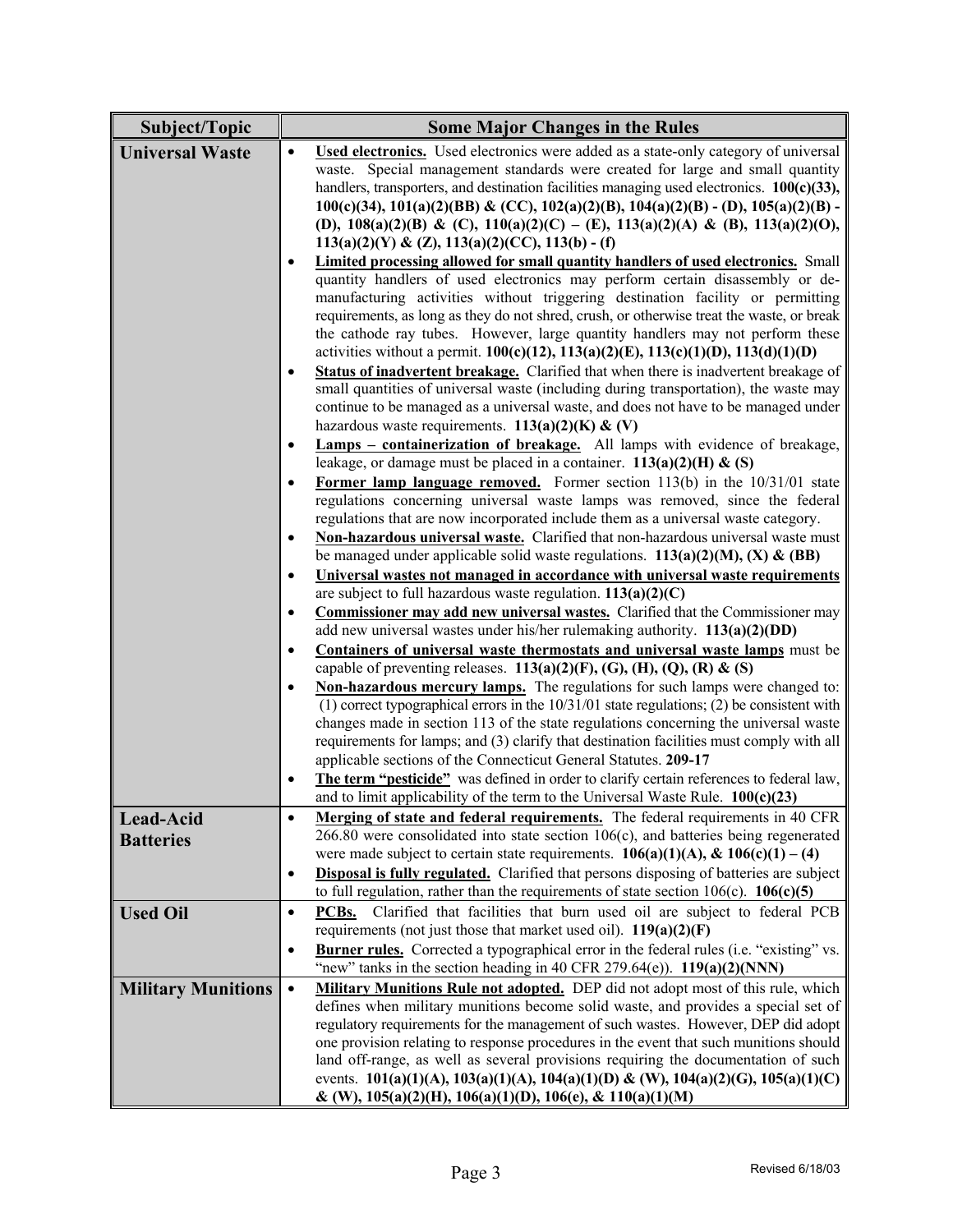| Subject/Topic                | <b>Some Major Changes in the Rules</b>                                                                                                                                                           |
|------------------------------|--------------------------------------------------------------------------------------------------------------------------------------------------------------------------------------------------|
|                              | Use of sorbents. DEP did not adopt federal provisions at 40 CFR 264.314(e) and<br>$\bullet$                                                                                                      |
| <b>Disposal of Liquid</b>    | 265.314(f) allowing wastes with free liquids to be treated with non-biodegradable                                                                                                                |
| <b>Wastes in Landfills</b>   | sorbents and disposed in landfills. Similar provisions at 40 CFR 264.316(b) and                                                                                                                  |
|                              | 265.316(b) concerning lab packs were modified to require the use of non-                                                                                                                         |
|                              | biodegradable sorbents, and to clarify which sorbents are deemed non-biodegradable.                                                                                                              |
|                              | 104(a)(1)(S), 104(a)(2)(F) & (GG); 105(a)(1)(R), 105(a)(2)(F) & (MM)                                                                                                                             |
| <b>Manifest</b>              | Adopted a federal exemption from manifesting requirements for hazardous wastes<br>$\bullet$                                                                                                      |
| <b>Requirements</b>          | that are transported on roads that are within or along the border of contiguous                                                                                                                  |
|                              | properties under the control of the same person. However, DEP did not adopt the<br>federal exemption from hazardous waste labeling requirements for these wastes,                                |
|                              | limited the exemption only to the generator of the waste, and required cleanup of all                                                                                                            |
|                              | releases occurring during transport. 40 CFR 262.20(f); $102(a)(2)(C)$ & $103(a)(2)(A)$                                                                                                           |
| <b>Land Disposal</b>         | Updated state rules to be consistent with federal changes through January 1, 2001.<br>$\bullet$                                                                                                  |
| <b>Restrictions</b>          | $100(c)(5)$ , 108                                                                                                                                                                                |
| (LDRs)                       | <b>Adopted the federal LDR Phase III Rules</b> , which created and amended numerous<br>$\bullet$                                                                                                 |
|                              | LDR treatment standards, removed language that was no longer needed, and otherwise                                                                                                               |
|                              | cleaned up the text of the LDR rules. 40 CFR 268.1(e)(4), 268.2, 268.3, 268.7, 268.9,                                                                                                            |
|                              | 268.39, 268.40, 268.42, 268.44(a), 268.48, & 268 Appendix XI                                                                                                                                     |
|                              | Adopted the federal LDR Phase IV Rules, which: (1) created and amended numerous<br>$\bullet$<br>LDR treatment standards; (2) streamlined lab pack notification requirements; (3)                 |
|                              | removed the requirement for generators treating waste on-site to submit a waste                                                                                                                  |
|                              | analysis plan (only need to retain on-site); (4) changed the record retention requirement                                                                                                        |
|                              | from five to three years; (5) allowed treatment facilities to send a one-time notification                                                                                                       |
|                              | and certification to the receiving facility; $(6)$ clarified the exemption for $de$ minimis                                                                                                      |
|                              | losses of characteristic waste to wastewaters; (7) established LDR treatment standards                                                                                                           |
|                              | for TCLP metal wastes and characteristic mineral processing wastes (including                                                                                                                    |
|                              | manufactured gas plant, or "MGP" wastes); (8) created an alternative set of LDR                                                                                                                  |
|                              | standards for hazardous soils; (9) made several technical corrections to the language<br>of the rule and removed language that was no longer needed; and, (10) clarified the                     |
|                              | regulatory status of boiler cleanout wastes and the tanks used to store them. 40 CFR                                                                                                             |
|                              | 268.1(e), 268.2, 268.3(d), 268.4(a)(2)(ii), 268.7, 268.9(d)(2), 268.30, 268.34, 268.40,                                                                                                          |
|                              | 268.42, 268.44(h)(3) & (4), 268.45, 268.48, 268.49, & 268 Appendices VI and VII                                                                                                                  |
|                              | Adopted a federal temporary deferral of Phase IV LDR standards for PCBs in<br>$\bullet$                                                                                                          |
|                              | soils that are hazardous for TCLP metals. 40 CFR 268.32, 268.48(a), 268.49(d), $\&$                                                                                                              |
|                              | 268 Appendix III; 108(a)(2)(V), 108(a)(2)(DD), 108(a)(2)(EE), 108(a)(2)(FF)                                                                                                                      |
|                              | Adopted a federal stay of Phase IV LDR standards for TCLP metals for hazardous                                                                                                                   |
|                              | wastes that are recycled to make zinc micronutrient fertilizers. 40 CFR 268.40(i)                                                                                                                |
|                              | <b>Treatment variances.</b> Adopted a federal rule clarifying the standards for treatment<br>$\bullet$<br>variances, and reinstated language that had been unintentionally omitted by EPA. State |
|                              | changes to this rule clarified public notice procedures. $40 \text{ CFR } 268.44$ , $108(a)(2)(CC)$                                                                                              |
|                              | Carbamate wastes. Adopted revised treatment standards and universal treatment<br>٠                                                                                                               |
|                              | standards for several carbamate wastes. 40 CFR 268.40(j)                                                                                                                                         |
|                              | Soils. Clarified that generators of soil that is determined to no longer contain listed<br>٠                                                                                                     |
|                              | waste or that is de-characterized must retain appropriate documentation. $108(a)(2)(U)$                                                                                                          |
|                              | Other state requirements apply. Clarified that, in addition to the LDRs, handlers<br>٠                                                                                                           |
|                              | must also comply with other applicable state requirements (e.g., the state's                                                                                                                     |
|                              | Remediation Standard Regulations). 108(c)                                                                                                                                                        |
| <b>Hazardous Waste</b>       | <b>Adopted new federal rules</b> that modified existing export requirements and established<br>$\bullet$                                                                                         |
| <b>Imports &amp; Exports</b> | new import/export requirements for hazardous wastes sent for recovery within the<br>OECD group of nations. 40 CFR 261.6(a)(5), 262.10(d), 262.53(b), .56(b), & .58,                              |
|                              | 262 subpart H, 263.10(d), 263.20(a), 264/265.12(a)(2), 264/265.71(d), 266.70(b)(3),                                                                                                              |
|                              | 273.20, 273.40, 273.56, 273.70                                                                                                                                                                   |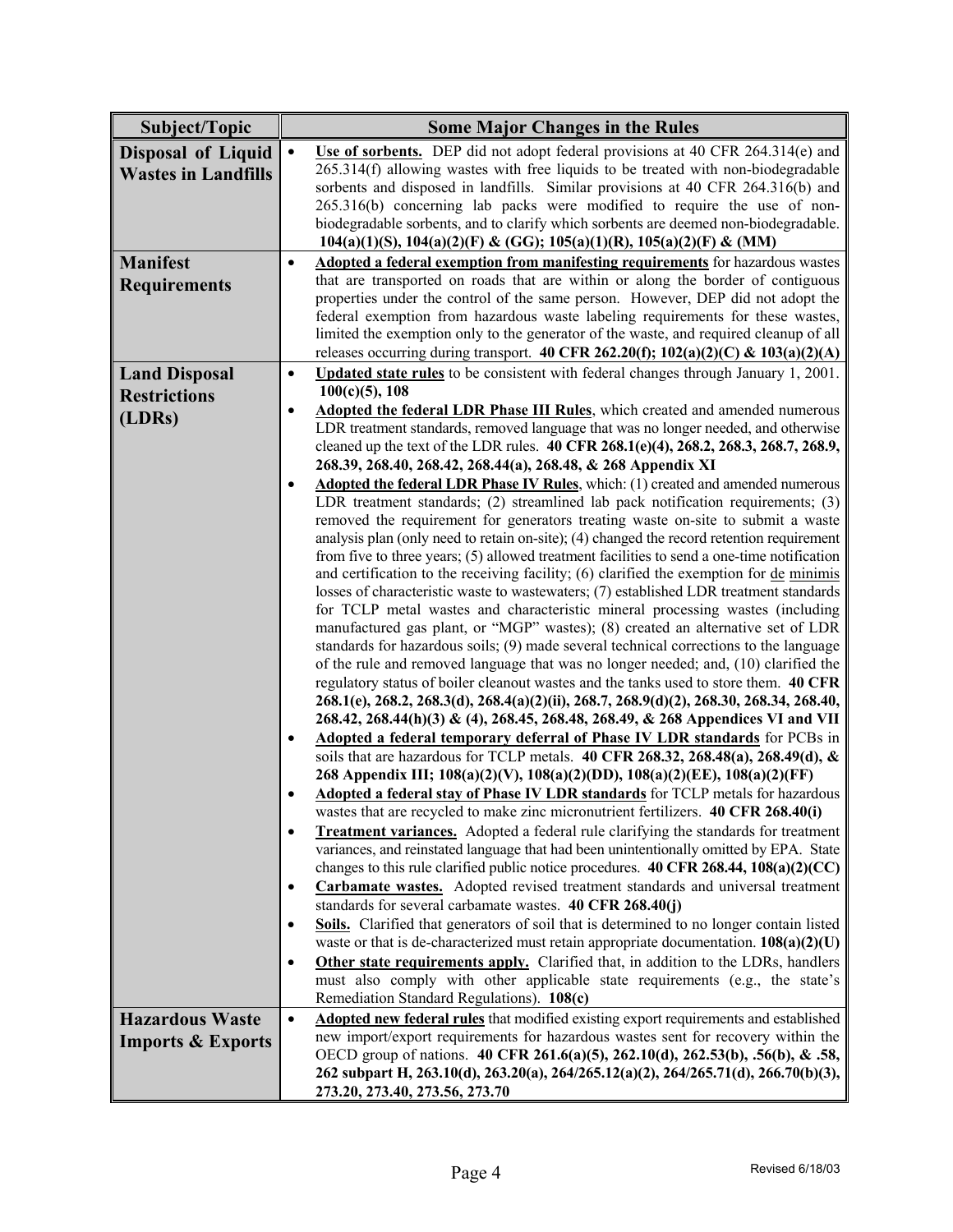| Subject/Topic             | <b>Some Major Changes in the Rules</b>                                                                                                                                                   |
|---------------------------|------------------------------------------------------------------------------------------------------------------------------------------------------------------------------------------|
| <b>Air Emission</b>       | Subpart CC rules adopted. Adopted federal regulations that control organic air<br>$\bullet$                                                                                              |
| <b>Standards for</b>      | emissions from certain tanks, containers, and surface impoundments. Generally, if a                                                                                                      |
| <b>Tanks, Containers,</b> | hazardous waste has an average volatile organic ("VO") concentration off less than 500                                                                                                   |
| & Surface                 | parts per million by weight ("ppmw") at the point of waste origination, or if the                                                                                                        |
|                           | hazardous waste organic content has been reduced by a treatment process to the extent                                                                                                    |
| <b>Impoundments</b>       | described in the rules prior to placement in the waste management unit, the unit is                                                                                                      |
|                           | exempt from the air emission controls required under these regulations. Containers                                                                                                       |
|                           | with a capacity of less than 0.1 cubic meters (26 gallons) are also exempted from these<br>rules. For units that are not eligible for either of these exemptions, the container and/or   |
|                           | tank "level of control" category must be determined according to specific criteria for                                                                                                   |
|                           | each unit, and the units must be managed in accordance with the applicable                                                                                                               |
|                           | engineering control standards. Such units must also be managed in accordance with                                                                                                        |
|                           | certain inspection, monitoring, and record-keeping requirements. 40 CFR 264 & 265                                                                                                        |
|                           | <b>Subpart CC</b> (Read on for details on the state changes to these rules.)                                                                                                             |
|                           | <b>Installation timeframes.</b> Timeframes for installation and operation of air emission<br>$\bullet$                                                                                   |
|                           | control equipment were reduced from 30 to 12 months. $105(a)(2)$ (HHH) & (III)                                                                                                           |
|                           | Design analysis/performance test. Required the completion of a performance test<br>$\bullet$                                                                                             |
|                           | within 60 days of written notification from the Commissioner of disagreement with a                                                                                                      |
|                           | design analysis. $104(a)(2)(AAAAA)$ & $105(a)(2)(00000)$                                                                                                                                 |
|                           | Reporting of non-compliance. Facilities subject to 40 CFR 265 subpart CC must<br>$\bullet$                                                                                               |
|                           | comply with requirements similar to those in 40 CFR 264.1090 concerning the                                                                                                              |
|                           | reporting of non-compliance. $105(a)(2)(WWWW)$                                                                                                                                           |
|                           | <b>Inspections of air emissions control equipment:</b> (1) inspections must be logged and<br>$\bullet$                                                                                   |
|                           | the logs retained for at least three years; (2) in addition to the items required under the<br>federal rules, the logs must also include the name of the inspector and a notation of any |
|                           | observations made during the inspection; $(3)$ the written inspection schedule and plan                                                                                                  |
|                           | and the results of inspections must be maintained in the facility operating record; and,                                                                                                 |
|                           | (4) records of seal gap inspections must include the name of the person and the device                                                                                                   |
|                           | used to take the required measurements. $104(a)(2)(BBBBB)$ , (MMMMM),                                                                                                                    |
|                           | (BBBBBB), (DDDDDD), (FFFFFF) & (GGGGGG); 105(a)(2)(PPPP), (AAAAA),                                                                                                                       |
|                           | (PPPPP), (RRRRR), (TTTTT), & (UUUUU)                                                                                                                                                     |
|                           | <b>Operating requirements.</b> Clarified that the subject unit must meet the required air<br>٠                                                                                           |
|                           | emissions control standards at all times, except as specifically provided otherwise.                                                                                                     |
|                           | 104(a)(2)(LLLL) - (NNNN), (QQQQ) - (SSSS), (WWWW), (CCCCC), (EEEEE),                                                                                                                     |
|                           | (FFFFF), (IIIII), (JJJJJ) & (XXXXX); 105(a)(2)(ZZZ) – (BBBB), (EEEE) –<br>(GGGG), & (KKKK), (QQQQ), (TTTT), (WWWW), (XXXX), & (LLLLL)                                                    |
|                           | <b>Defective containers.</b> Clarified that replacement containers used to store wastes that                                                                                             |
|                           | are transferred from defective containers remain subject to the relevant air emission                                                                                                    |
|                           | standards, and that the defective containers must not be reused until they are repaired.                                                                                                 |
|                           | 104(a)(2)(NNNNN) & (OOOOO), 105(a)(2)(BBBBB) & (CCCCC)                                                                                                                                   |
|                           | <b>Decommissioned tanks.</b> Clarified that the exemption from Subpart CC for<br>$\bullet$                                                                                               |
|                           | decommissioned tanks is conditioned upon compliance with an approved closure plan.                                                                                                       |
|                           | 104(a)(2)(OOO), 105(a)(2)(ZZ)                                                                                                                                                            |
|                           | Required records. Records of maximum organic vapor pressure determinations must<br>$\bullet$                                                                                             |
|                           | include the name of the person taking the samples and the sampling methodology used                                                                                                      |
|                           | to collect them. $104(a)(2)$ (EEEEEE) & $105(a)(2)$ (SSSSS)                                                                                                                              |
|                           | Recordkeeping timeframes. Expanded certain recordkeeping requirements until<br>$\bullet$                                                                                                 |
|                           | closure of the facility, and others until three years after the control device is taken out<br>104(a)(2)(ZZZZ), (QQQQQ), & (CCCCCC); 105(a)(2)(NNNN),<br>of service.                     |
|                           | (EEEEE), & (QQQQQ)                                                                                                                                                                       |
|                           | <b>State air requirements.</b> Clarified that exemptions from subpart CC requirements for<br>٠                                                                                           |
|                           | facilities complying with specified sections of federal air pollution regulations are                                                                                                    |
|                           | conditioned upon compliance with state air pollution requirements. 104(a)(2)(CCCC)                                                                                                       |
|                           | & (DDDD); 105(a)(2)(QQQ) & (RRR); 110(a)(2)(S)                                                                                                                                           |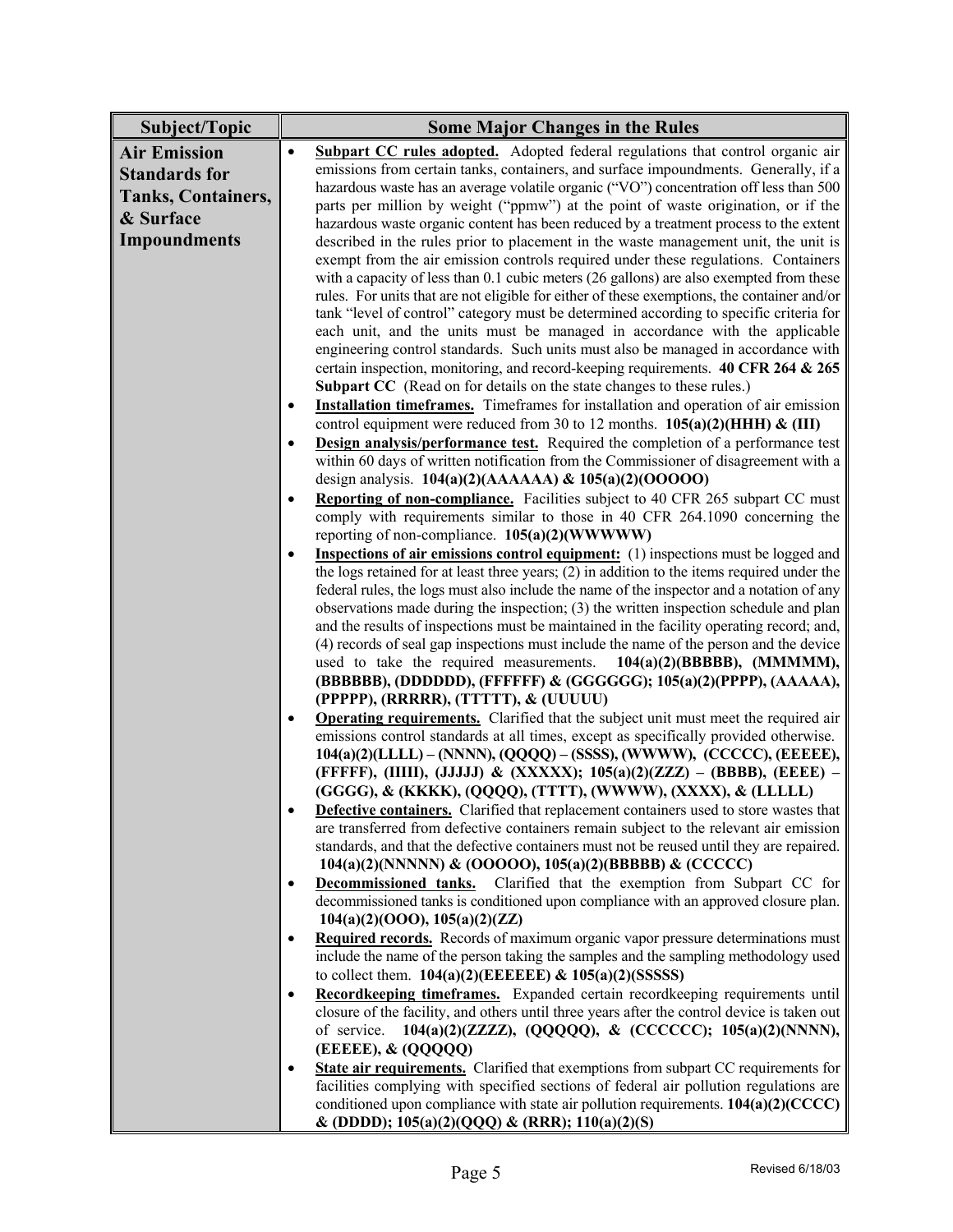| Subject/Topic              | <b>Some Major Changes in the Rules</b>                                                                                                                                                                                                                                                                                                                                                                                                                                                                                                                                                                                                                                                                                                                                                                                                                                                                                                                                                                                                                                                                                                                                                                                                                                                                                                                                                          |
|----------------------------|-------------------------------------------------------------------------------------------------------------------------------------------------------------------------------------------------------------------------------------------------------------------------------------------------------------------------------------------------------------------------------------------------------------------------------------------------------------------------------------------------------------------------------------------------------------------------------------------------------------------------------------------------------------------------------------------------------------------------------------------------------------------------------------------------------------------------------------------------------------------------------------------------------------------------------------------------------------------------------------------------------------------------------------------------------------------------------------------------------------------------------------------------------------------------------------------------------------------------------------------------------------------------------------------------------------------------------------------------------------------------------------------------|
| <b>Air Emission</b>        | <b>Testing for organic content.</b> Clarified that the owner/operator is responsible for the<br>$\bullet$                                                                                                                                                                                                                                                                                                                                                                                                                                                                                                                                                                                                                                                                                                                                                                                                                                                                                                                                                                                                                                                                                                                                                                                                                                                                                       |
| <b>Standards for</b>       | testing needed to resolve a disagreement over the organic content of a waste.                                                                                                                                                                                                                                                                                                                                                                                                                                                                                                                                                                                                                                                                                                                                                                                                                                                                                                                                                                                                                                                                                                                                                                                                                                                                                                                   |
| <b>Process Vents and</b>   | 104(a)(2)(LLL) & (NNN); 105(a)(2)(XX) & (YY) Also set a 30-day timeframe for                                                                                                                                                                                                                                                                                                                                                                                                                                                                                                                                                                                                                                                                                                                                                                                                                                                                                                                                                                                                                                                                                                                                                                                                                                                                                                                    |
| <b>Equipment Leaks</b>     | testing that is done to resolve a dispute over the organic content of a waste associated                                                                                                                                                                                                                                                                                                                                                                                                                                                                                                                                                                                                                                                                                                                                                                                                                                                                                                                                                                                                                                                                                                                                                                                                                                                                                                        |
|                            | with a process vent. $104(a)(2)(LLL)$ & $105(a)(2)(XX)$                                                                                                                                                                                                                                                                                                                                                                                                                                                                                                                                                                                                                                                                                                                                                                                                                                                                                                                                                                                                                                                                                                                                                                                                                                                                                                                                         |
| Treatment,                 | Air emissions. Adopted federal regulations that control organic air emissions from<br>$\bullet$                                                                                                                                                                                                                                                                                                                                                                                                                                                                                                                                                                                                                                                                                                                                                                                                                                                                                                                                                                                                                                                                                                                                                                                                                                                                                                 |
| Storage, and               | certain tanks, containers, and surface impoundments. For more information on these                                                                                                                                                                                                                                                                                                                                                                                                                                                                                                                                                                                                                                                                                                                                                                                                                                                                                                                                                                                                                                                                                                                                                                                                                                                                                                              |
| <b>Disposal Facilities</b> | regulations, see the section above entitled "Air Emissions Standards for Tanks,                                                                                                                                                                                                                                                                                                                                                                                                                                                                                                                                                                                                                                                                                                                                                                                                                                                                                                                                                                                                                                                                                                                                                                                                                                                                                                                 |
| (TSDFs)                    | Containers and Surface Impoundments." 40 CFR 264 and 265 subpart CC;                                                                                                                                                                                                                                                                                                                                                                                                                                                                                                                                                                                                                                                                                                                                                                                                                                                                                                                                                                                                                                                                                                                                                                                                                                                                                                                            |
|                            | $104(a)(2)(OOO) - (KKKKKK) \& 105(a)(2)(ZZ) - (WWWWW)$                                                                                                                                                                                                                                                                                                                                                                                                                                                                                                                                                                                                                                                                                                                                                                                                                                                                                                                                                                                                                                                                                                                                                                                                                                                                                                                                          |
|                            | <b>Public participation.</b> Adopted EPA's Expanded Public Participation Rule, which<br>$\bullet$<br>requires new and existing TSDFs that are making significant facility modifications to<br>comply with certain public notice requirements, have a public meeting, and create and<br>retain a repository of information concerning the site. In adopting this rule, DEP<br>modified the federal language in 40 CFR 124.31-.33 as follows: (1) set a start date for<br>the requirement of June $27$ , $2002$ ; $(2)$ required the pre-application public meeting to be<br>held within 45 days prior to submission of the application; (3) required the public<br>meeting to be held in the same city as the proposed facility; (4) specified additional<br>information to be provided by the applicant at the public meeting; (5) allowed the<br>Commissioner to require publication of the public notice in additional newspapers;<br>(6) set minimum standards for the size, legibility, and time of posting of the sign that<br>is required to be posted at the proposed facility; (7) required the owner/operator (rather<br>than the Commissioner) to provide notice at the time of application submittal;<br>(8) required renewals and modifications to be placed in the information repository;<br>and, (9) clarified several provisions of the federal rule. 40 CFR 124.31-.33, 270.2, |
|                            | 270.14(b)(22), 270.30(m), 270.61(b)(5), 270.62(b)(6) & (d), 270.66(d)(3), &                                                                                                                                                                                                                                                                                                                                                                                                                                                                                                                                                                                                                                                                                                                                                                                                                                                                                                                                                                                                                                                                                                                                                                                                                                                                                                                     |
|                            | $270.66(g)$ ; $110(a)(1)$ & $110(a)(2)(MMM) - (BBBB)$<br>Classification of permit modifications. Clarified that, in the absence of a<br>$\bullet$                                                                                                                                                                                                                                                                                                                                                                                                                                                                                                                                                                                                                                                                                                                                                                                                                                                                                                                                                                                                                                                                                                                                                                                                                                               |
|                            | determination by the Commissioner otherwise, a permit modification not listed in                                                                                                                                                                                                                                                                                                                                                                                                                                                                                                                                                                                                                                                                                                                                                                                                                                                                                                                                                                                                                                                                                                                                                                                                                                                                                                                |
|                            | Appendix I of 40 CFR 270.42 is deemed to be a Class 3 modification. $110(a)(2)(FF)$                                                                                                                                                                                                                                                                                                                                                                                                                                                                                                                                                                                                                                                                                                                                                                                                                                                                                                                                                                                                                                                                                                                                                                                                                                                                                                             |
|                            | <b>Termination of permits.</b> Clarified that state (not federal) procedures are to be<br>$\bullet$                                                                                                                                                                                                                                                                                                                                                                                                                                                                                                                                                                                                                                                                                                                                                                                                                                                                                                                                                                                                                                                                                                                                                                                                                                                                                             |
|                            | followed in the termination of TSDF permits by the Commissioner. $110(a)(2)(JJ)$                                                                                                                                                                                                                                                                                                                                                                                                                                                                                                                                                                                                                                                                                                                                                                                                                                                                                                                                                                                                                                                                                                                                                                                                                                                                                                                |
|                            | <b>Liability insurance.</b> Restored language that had been omitted from the federal<br>$\bullet$                                                                                                                                                                                                                                                                                                                                                                                                                                                                                                                                                                                                                                                                                                                                                                                                                                                                                                                                                                                                                                                                                                                                                                                                                                                                                               |
|                            | regulations concerning liability insurance for interim status TSDFs, and clarified that                                                                                                                                                                                                                                                                                                                                                                                                                                                                                                                                                                                                                                                                                                                                                                                                                                                                                                                                                                                                                                                                                                                                                                                                                                                                                                         |
|                            | insurers must be licensed by the Connecticut Department of Insurance. $105(a)(2)(R)$                                                                                                                                                                                                                                                                                                                                                                                                                                                                                                                                                                                                                                                                                                                                                                                                                                                                                                                                                                                                                                                                                                                                                                                                                                                                                                            |
|                            | Financial assurance documents. Corrected several typographical errors in the federal<br>٠                                                                                                                                                                                                                                                                                                                                                                                                                                                                                                                                                                                                                                                                                                                                                                                                                                                                                                                                                                                                                                                                                                                                                                                                                                                                                                       |
|                            | language for the "letter from the chief financial officer" and "corporate guarantee"<br>financial instruments in 40 CFR 264.151(g) and 264.151(h)(2). 104(a)(2)(S) & (T)                                                                                                                                                                                                                                                                                                                                                                                                                                                                                                                                                                                                                                                                                                                                                                                                                                                                                                                                                                                                                                                                                                                                                                                                                        |
|                            | Incinerators. DEP did not adopt an exemption from certain incinerator and facility<br>$\bullet$                                                                                                                                                                                                                                                                                                                                                                                                                                                                                                                                                                                                                                                                                                                                                                                                                                                                                                                                                                                                                                                                                                                                                                                                                                                                                                 |
|                            | permitting requirements for facilities meeting the MACT standards of 40 CFR 63                                                                                                                                                                                                                                                                                                                                                                                                                                                                                                                                                                                                                                                                                                                                                                                                                                                                                                                                                                                                                                                                                                                                                                                                                                                                                                                  |
|                            | subpart EEE. 104(a)(1)(T), 105(a)(1)(S), 110(a)(1)(I), (O), (P), (S) & (W) Another                                                                                                                                                                                                                                                                                                                                                                                                                                                                                                                                                                                                                                                                                                                                                                                                                                                                                                                                                                                                                                                                                                                                                                                                                                                                                                              |
|                            | exemption from incinerator requirements in 265.340(c) was made subject to review and                                                                                                                                                                                                                                                                                                                                                                                                                                                                                                                                                                                                                                                                                                                                                                                                                                                                                                                                                                                                                                                                                                                                                                                                                                                                                                            |
|                            | approval by the Commissioner. $105(a)(2)(NN)$                                                                                                                                                                                                                                                                                                                                                                                                                                                                                                                                                                                                                                                                                                                                                                                                                                                                                                                                                                                                                                                                                                                                                                                                                                                                                                                                                   |
|                            | Trial burns. Amended several of the provisions relating to incinerator and BIF trial<br>$\bullet$                                                                                                                                                                                                                                                                                                                                                                                                                                                                                                                                                                                                                                                                                                                                                                                                                                                                                                                                                                                                                                                                                                                                                                                                                                                                                               |
|                            | burns. $110(a)(2)(KK) - (QQ)$ Also clarified that the approval of an incinerator permit                                                                                                                                                                                                                                                                                                                                                                                                                                                                                                                                                                                                                                                                                                                                                                                                                                                                                                                                                                                                                                                                                                                                                                                                                                                                                                         |
|                            | application without a trial burn is at the Commissioner's discretion. $110(a)(2)(R)$                                                                                                                                                                                                                                                                                                                                                                                                                                                                                                                                                                                                                                                                                                                                                                                                                                                                                                                                                                                                                                                                                                                                                                                                                                                                                                            |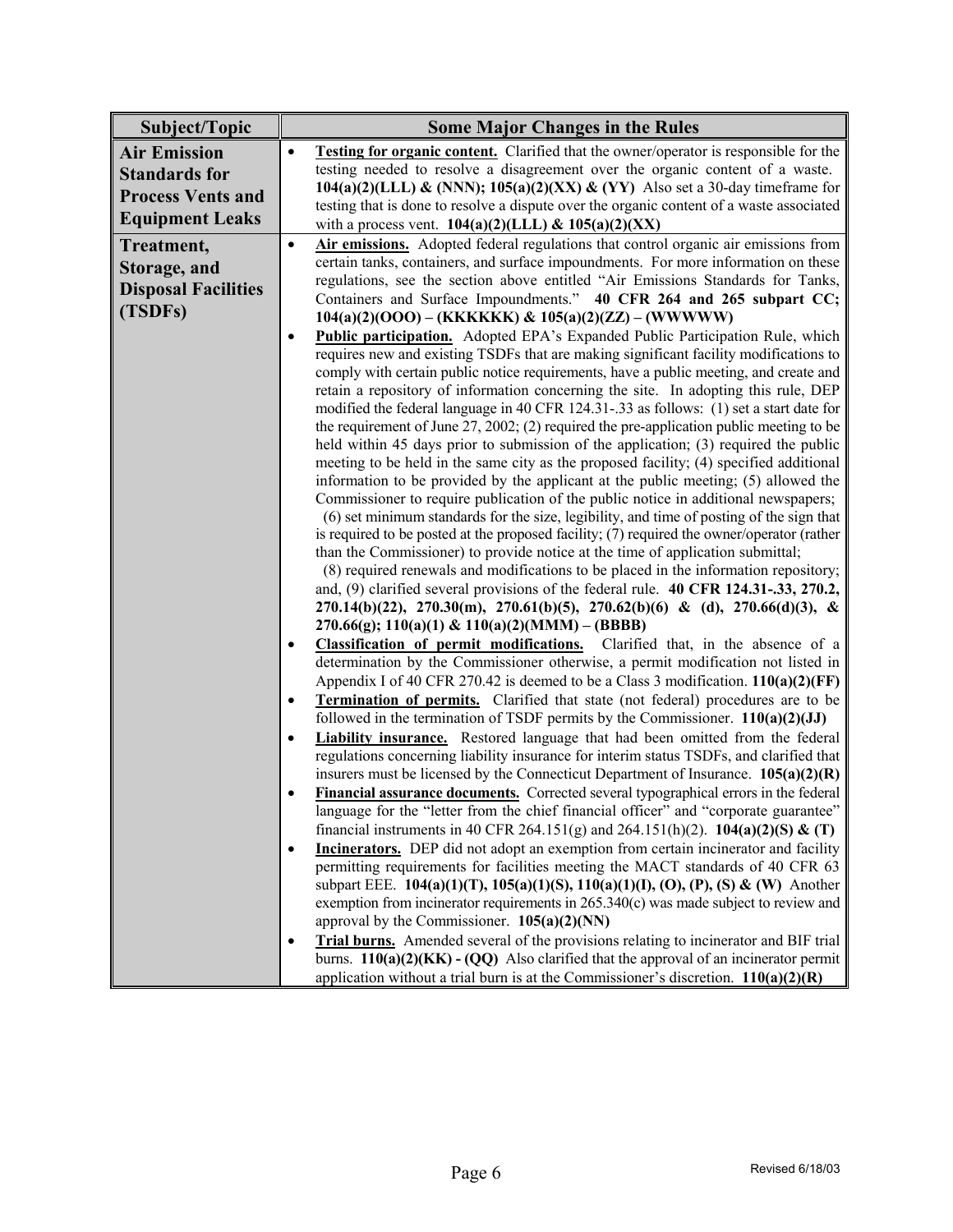| Subject/Topic            | <b>Some Major Changes in the Rules</b>                                                                                                                                       |
|--------------------------|------------------------------------------------------------------------------------------------------------------------------------------------------------------------------|
| Treatment,               | Adopted federal corrective action rules, which concern the cleanup of facilities that<br>$\bullet$                                                                           |
| <b>Storage and</b>       | are subject to a final treatment, storage, or disposal facility permit. 40 CFR 264                                                                                           |
|                          | subpart F; $100(c)(15)$ , $104(a)(2)(N)$ & (O)                                                                                                                               |
| <b>Disposal</b>          | Interim status hazardous waste land disposal facilities must submit an<br>$\bullet$                                                                                          |
| <b>Facilities</b>        | Environmental Condition Assessment Form ("ECAF") by August 27, 2003. Facilities                                                                                              |
| $(TSDFs) -$              | that already submitted an ECAF after October 1, 1995 must send notice to DEP by                                                                                              |
| Closure &                | February 26, 2003 identifying the date that their ECAF was filed and updating any                                                                                            |
| <b>Corrective Action</b> | information in the ECAF. DEP will notify the facility if further investigation and                                                                                           |
|                          | remediation are required and may delegate the oversight of this work to a Licensed                                                                                           |
|                          | Environmental Professional ("LEP"). Once notified that additional investigation and                                                                                          |
|                          | remediation are required, the facility must submit a schedule for this work for approval                                                                                     |
|                          | by DEP. To the extent feasible, DEP will coordinate work with other applicable                                                                                               |
|                          | cleanup requirements (e.g., Connecticut's Property Transfer Act). Public participation                                                                                       |
|                          | is required for implementing remediation and for determining that remediation is<br>complete. Decisions that remediation is complete and, if applicable, that interim status |
|                          | may be terminated must follow the procedures for making tentative and final permit                                                                                           |
|                          | decisions. $105(h)$ , $110(a)(2)(RR)$                                                                                                                                        |
|                          | <b>CAMUs and Temporary Units.</b> Adopted the federal provisions allowing the use of<br>٠                                                                                    |
|                          | Corrective Action Management Units (CAMUs) and Temporary Units, and added                                                                                                    |
|                          | certain provisions concerning the approval, use, closure, and public participation                                                                                           |
|                          | requirements for these types of remediation waste management units. 40 CFR 264                                                                                               |
|                          | subpart S; $100(c)(7)$ , $104(a)(2)(JJ) - (AAA)$                                                                                                                             |
|                          | <b>HWIR Media Rule not adopted.</b> DEP did not adopt the Federal HWIR Media Rule,<br>٠                                                                                      |
|                          | which concerns the treatment, storage, and disposal of remediation wastes at cleanup                                                                                         |
|                          | sites. 100(b)(2)(B); 100(c)(7), (15), & (26); 101(a)(1)(E); 104(a)(1)(E), (I), & (U);                                                                                        |
|                          | $104(a)(2)(J) - (L), (JJ), & (WW); 105(a)(2)(A); 108(a)(1)(D); 108(a)(2)(D);$                                                                                                |
|                          | 110(a)(1)(F), (G), (V), & (X); 110(a)(2)(F), (HH), & (RR)                                                                                                                    |
|                          | Post-Closure Rule not adopted. DEP did not adopt the Federal Post-Closure Rule,<br>$\bullet$                                                                                 |
|                          | which concerns post-closure permitting and cleanup at TSDFs. $104(a)(1)(G)$ , (H), &                                                                                         |
|                          | (J) – (O), $105(a)(1)(E)$ – (M), $110(a)(1)(D) & (K), 110(a)(2)(A) & (N)$                                                                                                    |
| <b>Hazardous Waste</b>   | <b>Dioxins and furans.</b> Adopted new federal standards concerning dioxins and furans.<br>$\bullet$                                                                         |
| <b>Burned in Boilers</b> | 40 CFR 260.10, 266.112(b)(1), (b)(2)(i), & 266 Appendix VIII; 106(a)(2)(V)                                                                                                   |
| and Industrial           | Particulate standards. Adopted new federal standards for particulate matter, and<br>$\bullet$                                                                                |
| <b>Furnaces (BIFS)</b>   | corrected an erroneous reference to these standards. 40 CFR 266.105(c); 106(a)(2)(T)                                                                                         |
|                          | <b>Exemption not adopted.</b> DEP did not adopt an exemption from BIF and facility<br>$\bullet$                                                                              |
|                          | permitting requirements for BIFs that meet certain federal air pollution standards.<br>$106(a)(1)(B)$ , $110(a)(1)(J)$ & (U)                                                 |
|                          | Secondary Lead Smelters. Adopted a federal exemption from BIF requirements for<br>$\bullet$                                                                                  |
|                          | secondary lead smelters that are in compliance with certain federal air pollution                                                                                            |
|                          | standards. In adopting this exemption, DEP clarified references to federal Clean Air                                                                                         |
|                          | Act requirements, and added a provision by which the Commissioner may decide on                                                                                              |
|                          | a case-by-case basis that a lead recovery furnace may not operate under the exemption.                                                                                       |
|                          | 40 CFR 266.100(d)(1), (d)(3), & (h); 106(a)(2)(R)                                                                                                                            |
|                          | Metal Recovery Furnaces. Clarified the conditions that metal recovery furnaces must<br>$\bullet$                                                                             |
|                          | meet in order to be partially exempt from BIF requirements under 40 CFR 266.100(d),                                                                                          |
|                          | and which units are subject to this exemption. Established a waste analysis plan                                                                                             |
|                          | requirement for certain metal recovery furnaces, and created a provision by which the                                                                                        |
|                          | Commissioner may decide on a case-by-case basis that a metal recovery furnace may                                                                                            |
|                          | not operate under the exemption. $106(a)(2)(C)$ , (E), (G), (J) & (N)                                                                                                        |
|                          | <b>Precious Metal Recovery Furnaces.</b> Precious metal recovery furnaces operating<br>$\bullet$                                                                             |
|                          | under the exemption in 40 CFR $266.100(g)$ must have a waste analysis plan. Also, the                                                                                        |
|                          | Commissioner may decide on a case-by-case basis that a precious metal recovery                                                                                               |
|                          | furnace may not operate under this exemption. $106(a)(2)(0) \& (Q)$                                                                                                          |